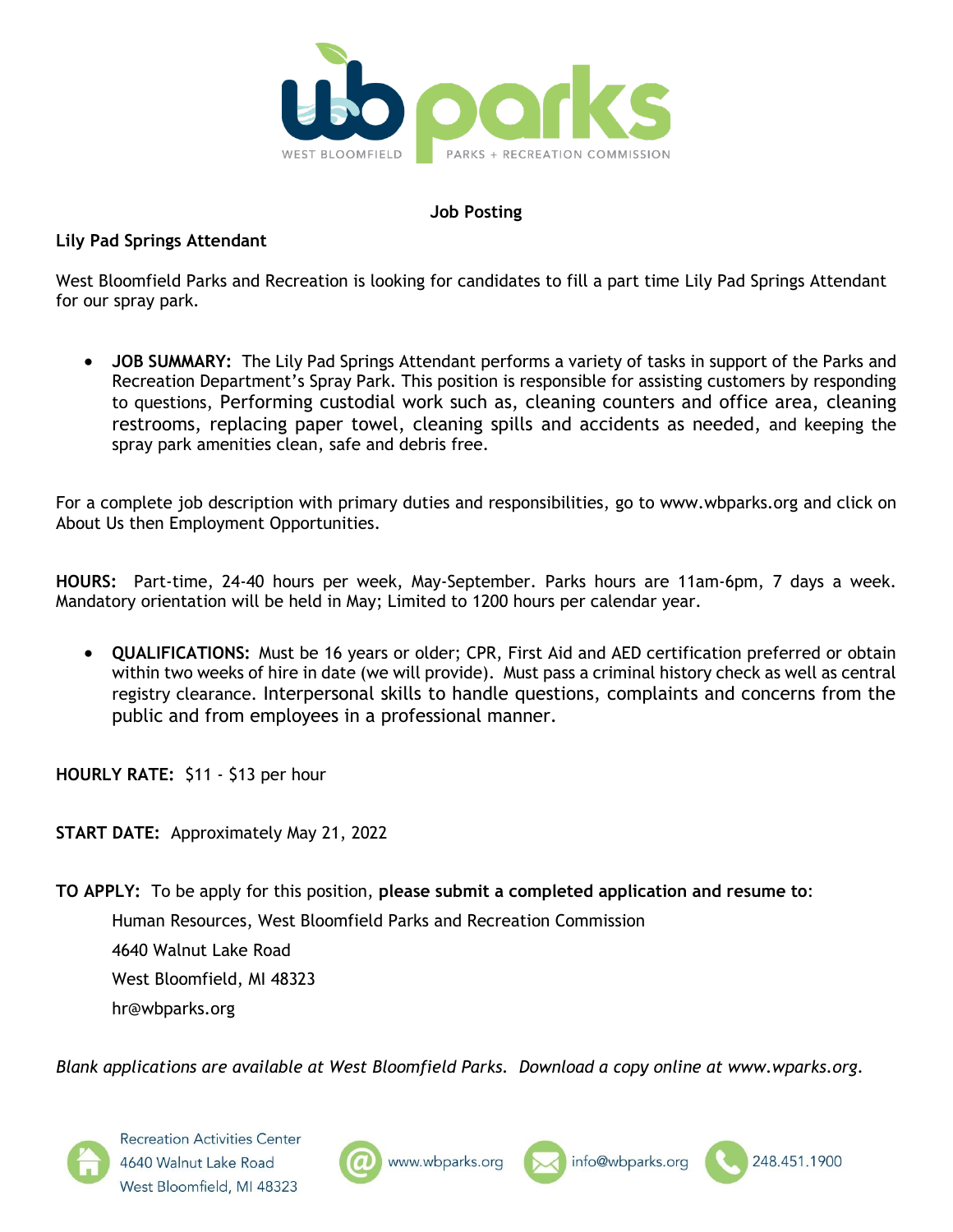

**Job Description Job Title: Lily Pad Springs Attendant Department:Parks FLSA Status: Part Time Pay Grade: 2**

### **Position Descript**i**on Summary:**

Part Time Lily Pad Springs Attendants perform a variety of tasks in support of the Parks and Recreation Department's spray park. This position is responsible for assisting customers by responding to questions, Performing custodial work such as, cleaning counters and office area, cleaning restrooms, replacing paper towel, cleaning spills and accidents as needed, and keeping the spray park amenities clean, safe and debris free.

### **Working Hours:**

Typical work hours will be working 24 hours (minimum) up to 40 hours a week, May-September. Mandatory orientation will be held in May. Spray Park will be open days, afternoons, weekends and Holidays. Shift assignments will vary based off staff availability. Occasional shifts at West Bloomfield Parks events may be assigned. Time off requests are considered at the time of hire.

### **Essential Function(s) of the Position:**

*The duties listed below are intended only as illustrations of the various types of work that may be performed. The omission of specific statements of duties does not exclude them from the position if the work is similar, related or a logical assignment to the level and/or class of this position.*

- Provide courteous and accurate information to users, staff and the general public. Communicate Lily Pad Springs rules and procedures in a friendly manner.
- Monitor spray pad.
- Keep spray pad debris free and change garbage as needed.
- Open and close facilities as needed.
- Perform custodial work such as, cleaning counters and office area, cleaning restrooms, replacing paper towel, cleaning spills and accidents as needed.
- Work on assigned tasks in preparation for daily crowds and projects as directed.
- Handle challenging situations in a tactful, courteous and respectful manner. Refers patron concerns to Lily Pad Springs Manager.
- Alert supervisory staff of any dangerous, unsanitary or potentially hazardous conditions.
- Maintain a neat appearance at all times.
- Give more than satisfactory customer service to all customers.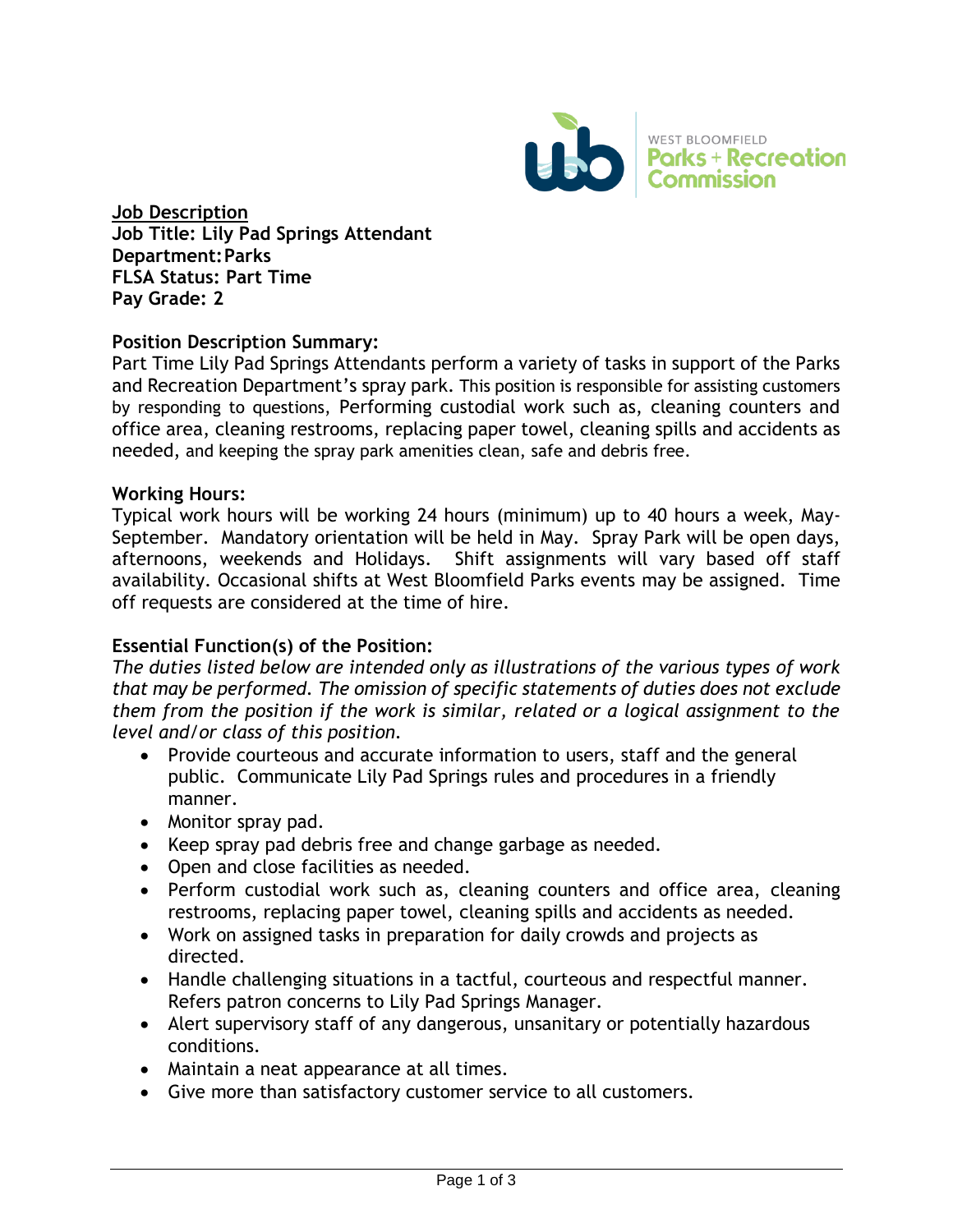- Enforce West Bloomfield Parks and Recreation policies, rules and regulations in a confident and controlled manner.
- Adhere to Commission guidelines, policies and procedures.
- Other duties as assigned.

# **Education/Experience/Licenses/Certificates:**

- Some related customer service or park patron admission/experience.
- First Aid and CPR Certification within two weeks of hire in date.
- Valid State of Michigan Driver's License.

### **Knowledge, Skills and Abilities:**

- Possess basic math skills.
- Strong communication skills.
- Ability to express ideas clearly and concisely.
- Ability to multi-task and work in a fast-paced environment.
- Ability to withstand exposure to chemicals commonly used in swimming pool environments.
- Good organizational skills with emphasis on detail.
- Interpersonal skills to handle questions, complaints and concerns from the public and from employees in a professional manner.
- Ability to take the lead in handling customer requests and to furnish information to the general public.
- Ability to maintain excellent customer service skills.
- Ability to work independently, as well as with a team.
- Ability to exercise mature judgment & initiative in analyzing programs and recommending solutions.
- Be productive, courteous, flexible, resourceful and creative as well as have effective people skills.
- Ability to operate various pieces of small office equipment.
- Must be professional in appearance.

### **Equipment, Machinery, Tools and Vehicles Used:**

Office equipment including hand blower, broom, power washer, work cart, etc.

### **Physical Demands:**

This position is out of doors on the spray pad; therefore must be able to stand for long periods of time at a work station, processing admission to the facility, as well as outdoors monitoring the splash pad so must be able to stand for periods of time and withstand the outdoors for some periods of time, in all-weather elements. Must be able to lift 50 pounds.

### **Working Conditions:**

Must be able to work in a fast-paced environment and able to meet various deadlines. Must be able to work with the public, including young children, throughout the duration of your shift.